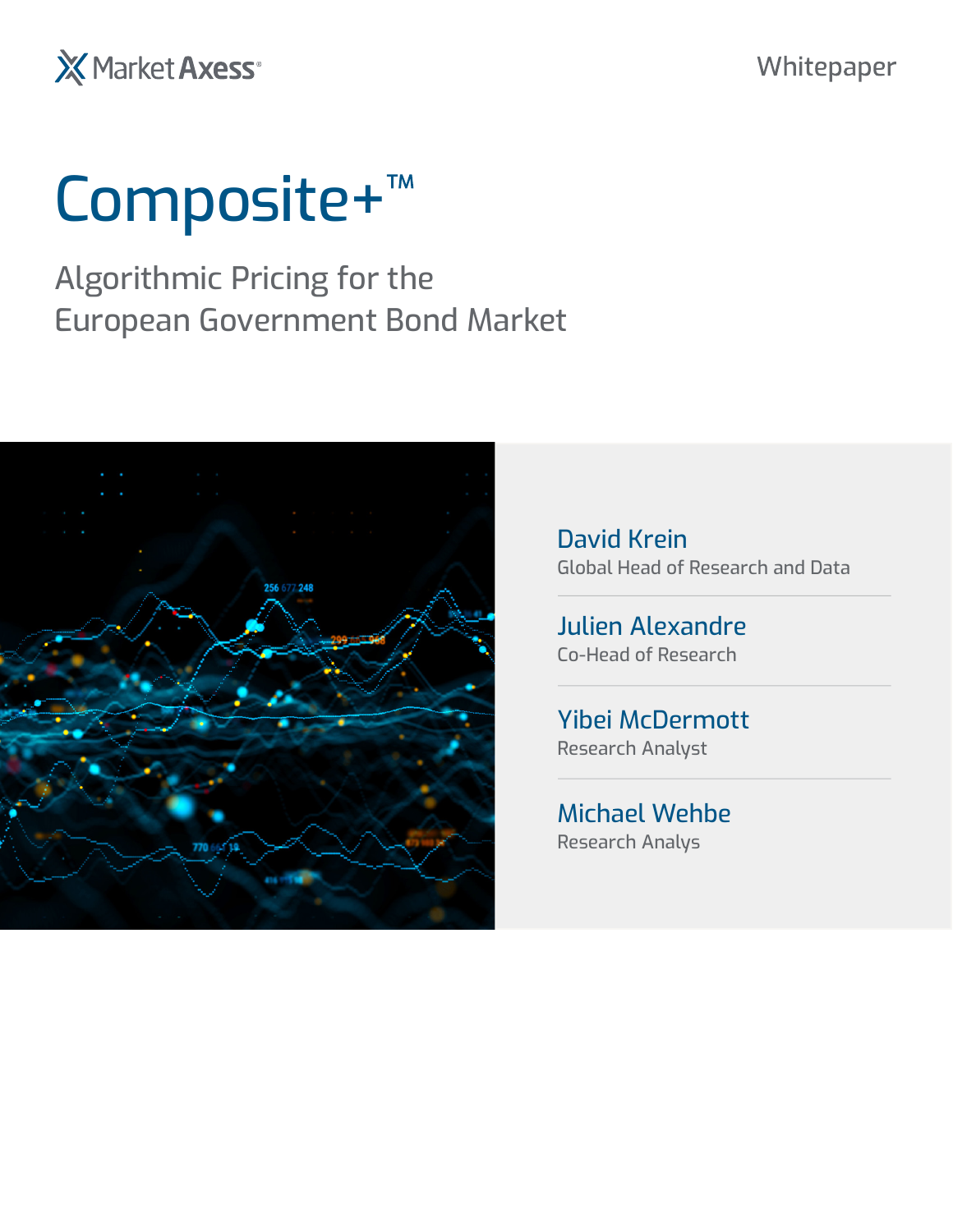

## Introduction

Composite+ (CP+) is our AI-powered algorithmic pricing engine for global fixed income securities leveraging our proprietary Trax® data and the MarketAxess trading platform. It is designed to support a variety of trading functions including pre-trade price discovery, auto-execution, crossing, liquidity provision, and transaction cost analysis.

By calibrating to dealer-to-client transactions, CP+ brings pricing continuity to the European Government Bond market. It produces an unbiased, two-sided price for more than 600 European Government Bonds.

In this paper, we will review the CP+ methodology, characteristics, and applications with a focus on European Government Bonds, diving deeper into the design and potential roles for CP+ in traders' workflows.

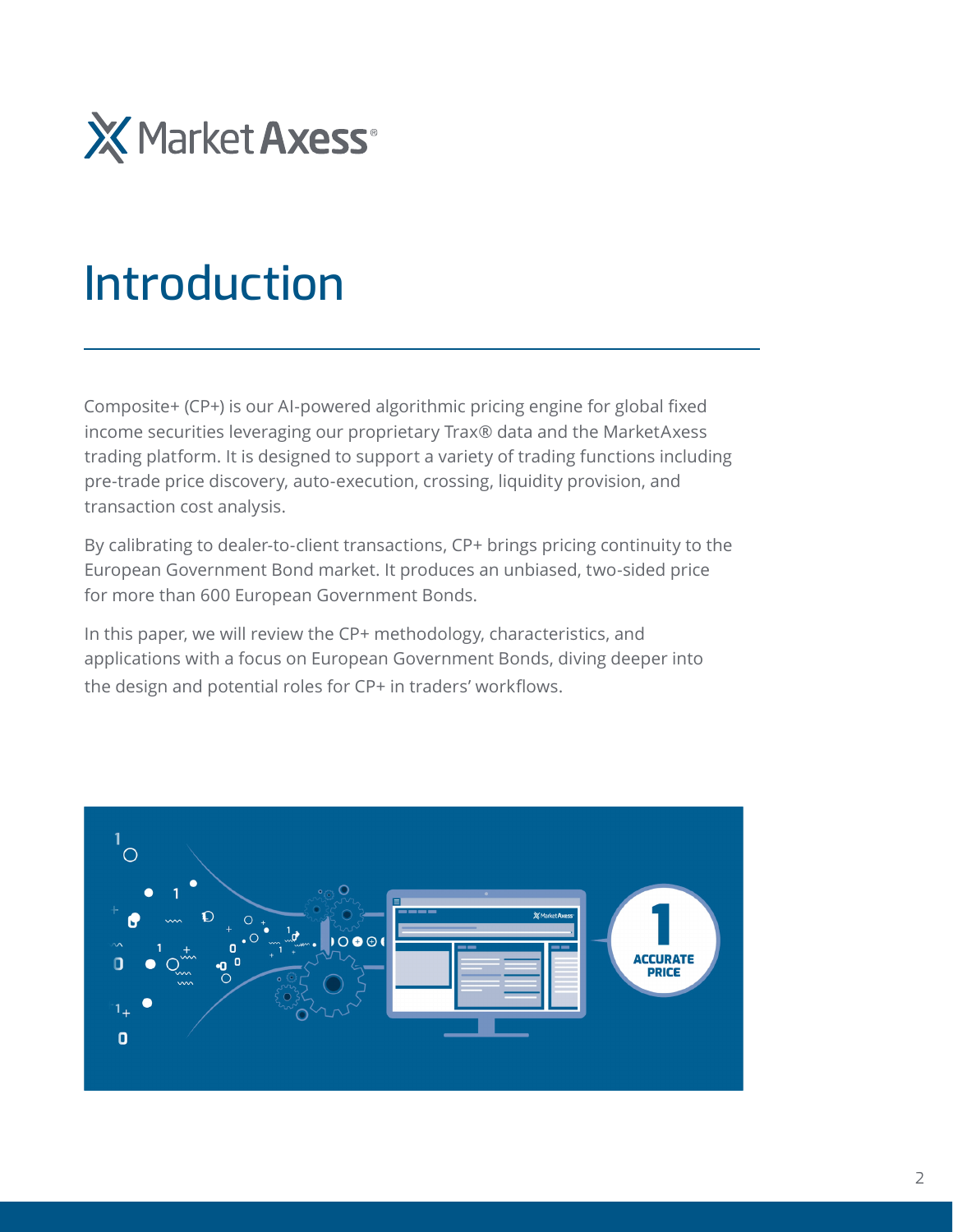### Key differentiators

#### AI-powered pricing

A robust machine learning algorithm calibrated to the traded market.

#### Trax® European trade data

Unique and centralised data source of cleansed fixed income trades reported in real time. It includes dealer-to-client and dealer-to-dealer flow irrespective of the venue of execution—be it voice or electronic platform.

#### MarketAxess global trading platform

Data sourced from the MarketAxess trading system, which connects over **1,800 global institutions**.

### Data and construction

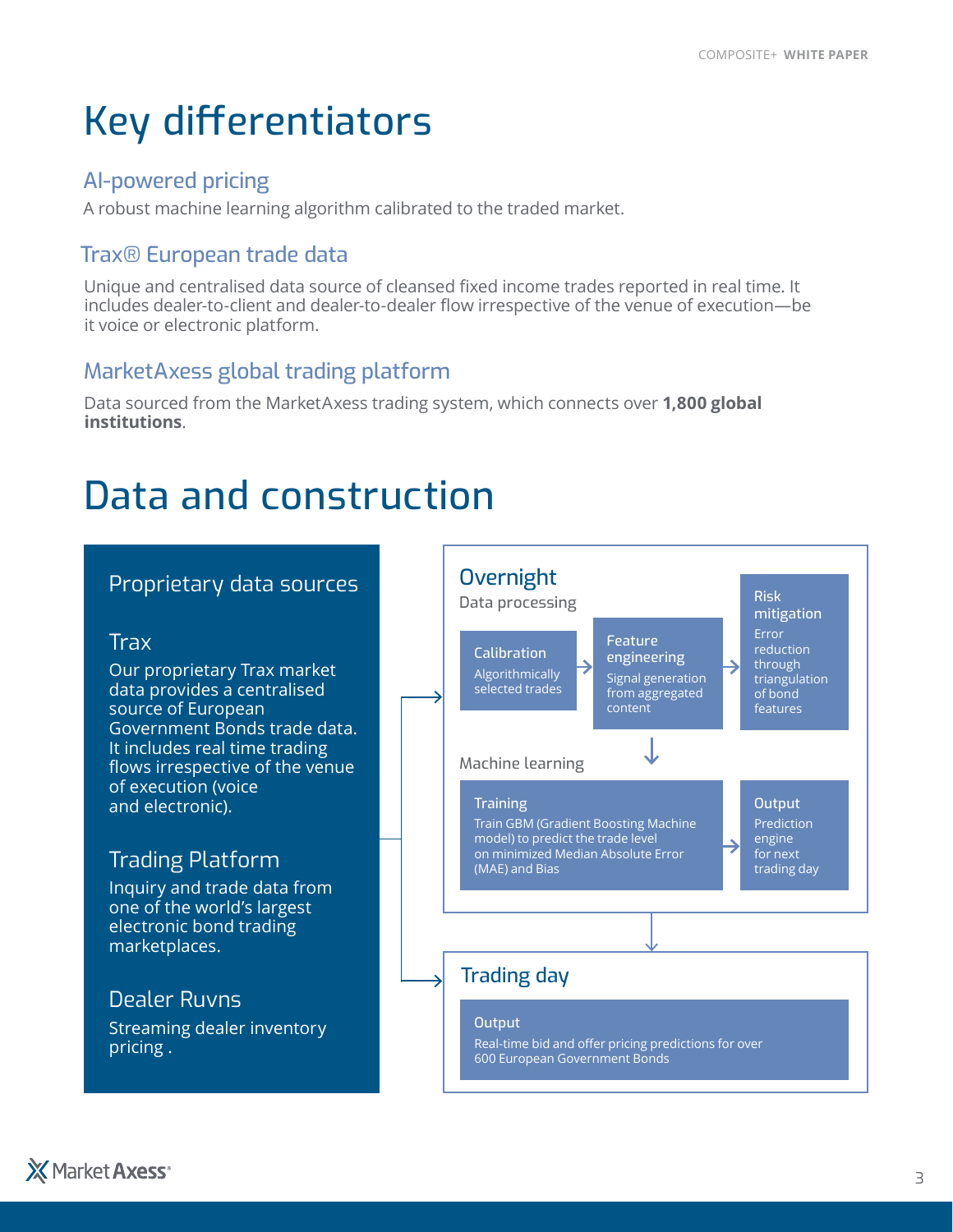### Construction

Composite+ works in two steps:

- a. The prediction engine is trained daily using historical data.
- b. The engine generates its predictions in realtime while incorporating all available intraday information. All predictions are unique combinations of time, bond, and direction.

#### **Calibration**

The prediction engine rests on a supervised machine learning algorithm. The supervisory variable is the price of all qualifying reported dealer-to-client Trax trades. Qualifications help narrow the subset of Trax trades to those that best represent dealer risk pricing for institutional clients in a competitive market. For example, we limit consideration to institutionally sized trades \$1mm or larger, and exclude seemingly non-principal risk trades—e.g., paired transactions for which there is a corresponding dealer-to-client trade of the same size at roughly the same time in the opposite direction. These conditions are essential because they define the calibration of the algorithm.

CP+ at time t predicts the likeliest trade price if there was a qualifying dealer-to-client trade at this same time t.

With this goal and design, CP+ brings pricing continuity to the dealer-to-client segment of the market.

#### Prediction

The prediction engine employs unique sources of bond trading data: earlier Trax trades, indicative bond price data streamed by dealers, and RFQ responses sent by liquidity providers via the MarketAxess trading platform.

We begin by creating a set of features, best defined as explanatory signals that aggregate the data from the past and the present. Each feature has a different predictive power that will depend on the vicinity to the prediction.

The most proximate features include indicative levels streamed by dealers and the most recent Trax traded prices for the bond of interest.

Additional subsets of features include progressively relaxed constraints. For example, features variously consider activity on the opposite side and in the interdealer market, and activity in other bonds with matching attributes. By aggregating a broad and diverse set of data sources, including proprietary Trax and MarketAxess trading platform activity, it predicts subsequent trade levels with minimal error.

"Overall, the algorithm consumes more than 200 features since it can make good use of even low information content factors to improve its prediction. The process also calls an outlier detection mechanism to identify and exclude off-market levels."

 **DAVID KREIN,** Global Head of Research and Data

Even when the most proximate signals are missing, the algorithm will learn to triangulate the less predictive features successfully. This approach leverages all the available information to increase coverage without impacting quality.

Overall, the algorithm consumes more than 200 features since it can make good use of even low information content factors to improve its prediction. The process also calls an outlier detection mechanism to identify and exclude off-market levels.

The features are fed into a tree-based machine learning algorithm called Gradient Boosting Method (GBM). GBM provides better accuracy than other algorithms like deep learning and neural networks since it is better at identifying the signal within noisy bond market data.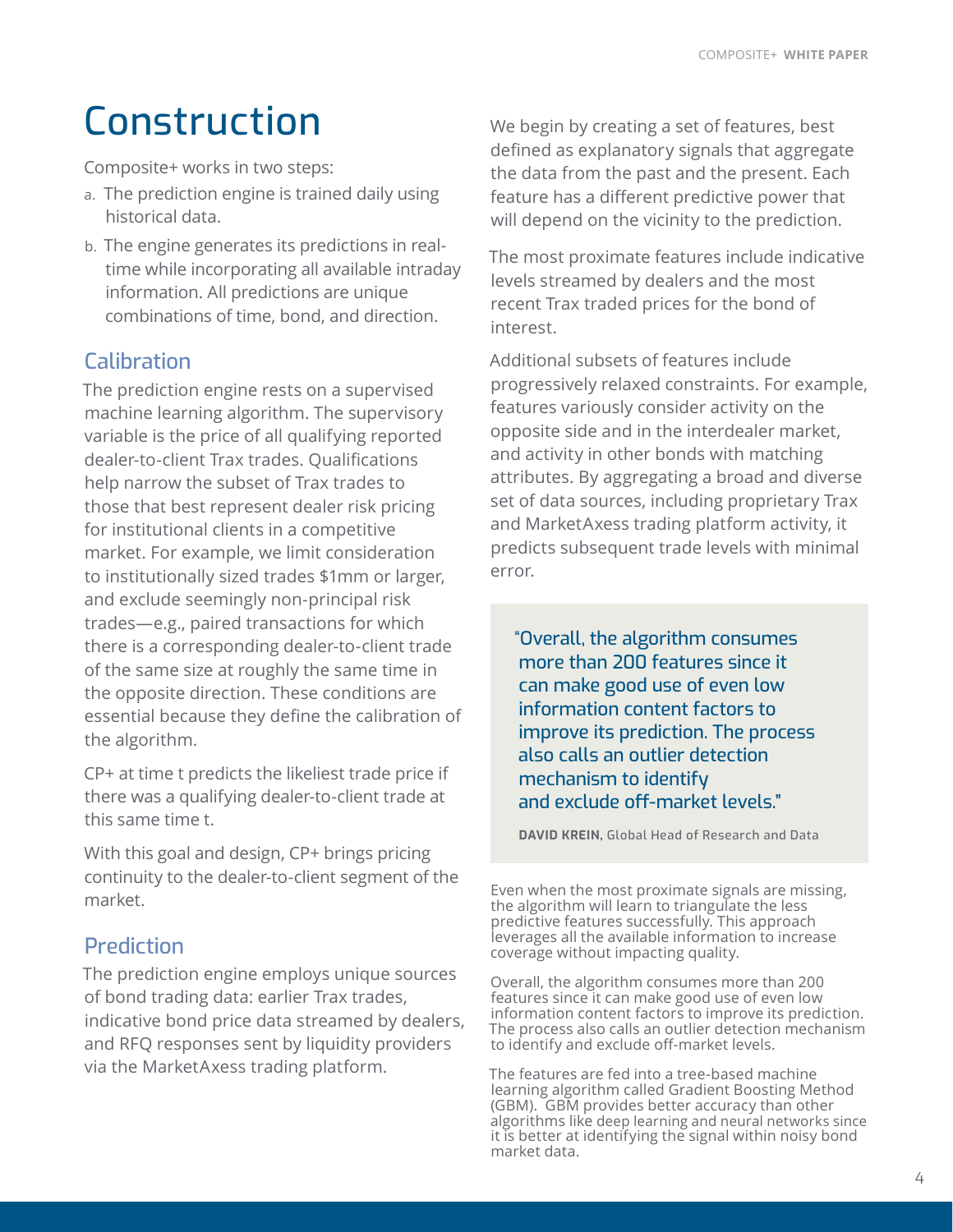### Coverage

| Currency            | Country               | Avg Number of<br>Bonds | % of Trax prints |
|---------------------|-----------------------|------------------------|------------------|
|                     |                       |                        |                  |
| Euro                | Austria               | 27                     | 100%             |
| Euro                | Belgium               | 35                     | 96%              |
| Euro                | Finland               | 21                     | 100%             |
| Euro                | France                | 85                     | 99%              |
| Euro                | Germany               | 73                     | 98%              |
| Euro                | Greece                | 15                     | 100%             |
| Euro                | Ireland               | 17                     | 100%             |
| Euro                | Italy                 | 119                    | 100%             |
| Euro                | Luxembourg            | 5                      | 100%             |
| Euro                | Netherlands           | 30                     | 100%             |
| Euro                | Portugal              | 18                     | 100%             |
| Euro                | Spain                 | 48                     | 99%              |
| <b>GBP</b>          | <b>United Kingdom</b> | 86                     | 98%              |
| <b>Swiss Franc</b>  | Switzerland           | 20                     | 100%             |
| Norwegian Krone     | Norway                | $\overline{7}$         | 100%             |
| Swedish Krona       | Sweden                | 5                      | 100%             |
| <b>Danish Krone</b> | <b>Denmark</b>        | 6                      | 100%             |

February 2021 Data | Source: MarketAxess

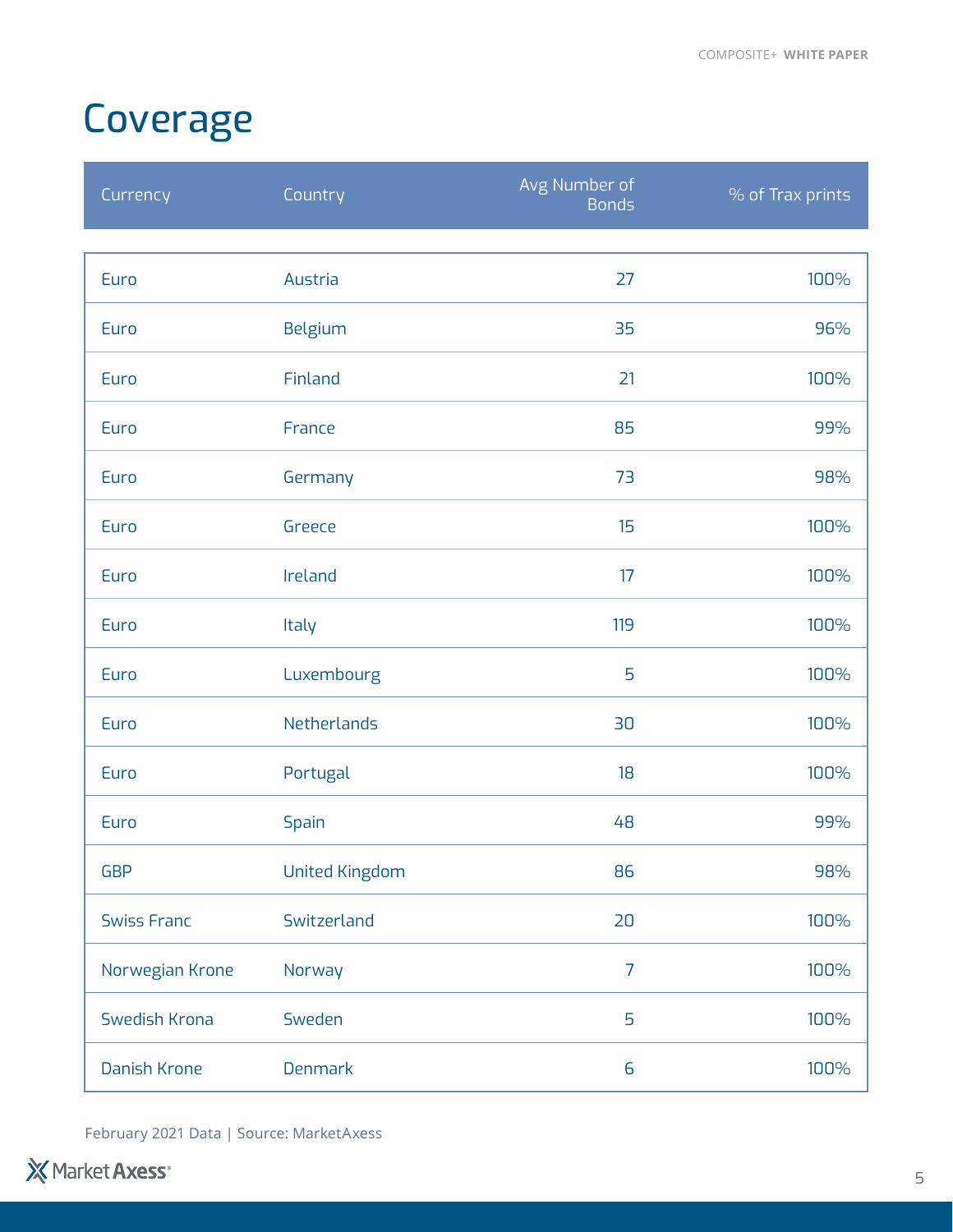### Benchmarking

The CP+ algorithm—designed to predict, with minimal error, the price of qualified dealer-toclient Trax trades that are \$1mm or larger—can easily be tested out-of- sample with historical Trax data.

Specifically, we benchmark Trax traded prices above \$1mm to the CP+ prediction at the time of the trade.

Further, we can benchmark those same Trax traded prices to the Trax dataset itself, using the most recent, or last, Trax traded price on the same side and with the same constraints listed above.

 First, we define the delta (Δ): **Δ=** *Price* **trade —** *Price* **CP+/last trade if Dealer Sells Δ=** *Price* **CP+/last trade —** *Price* **trade if Dealer Buys**

For example, if a dealer sells a bond at €99.78, while CP+ offer is at €99.81, then the Δ for this trade is negative three cents; if a dealer buys a bond at €99.78 and CP+ bid is at €99.81, then the Δ for this trade is positive three cents.

The error (Median Absolute Error or MAE) is defined as the median of all absolute distances (Δ).

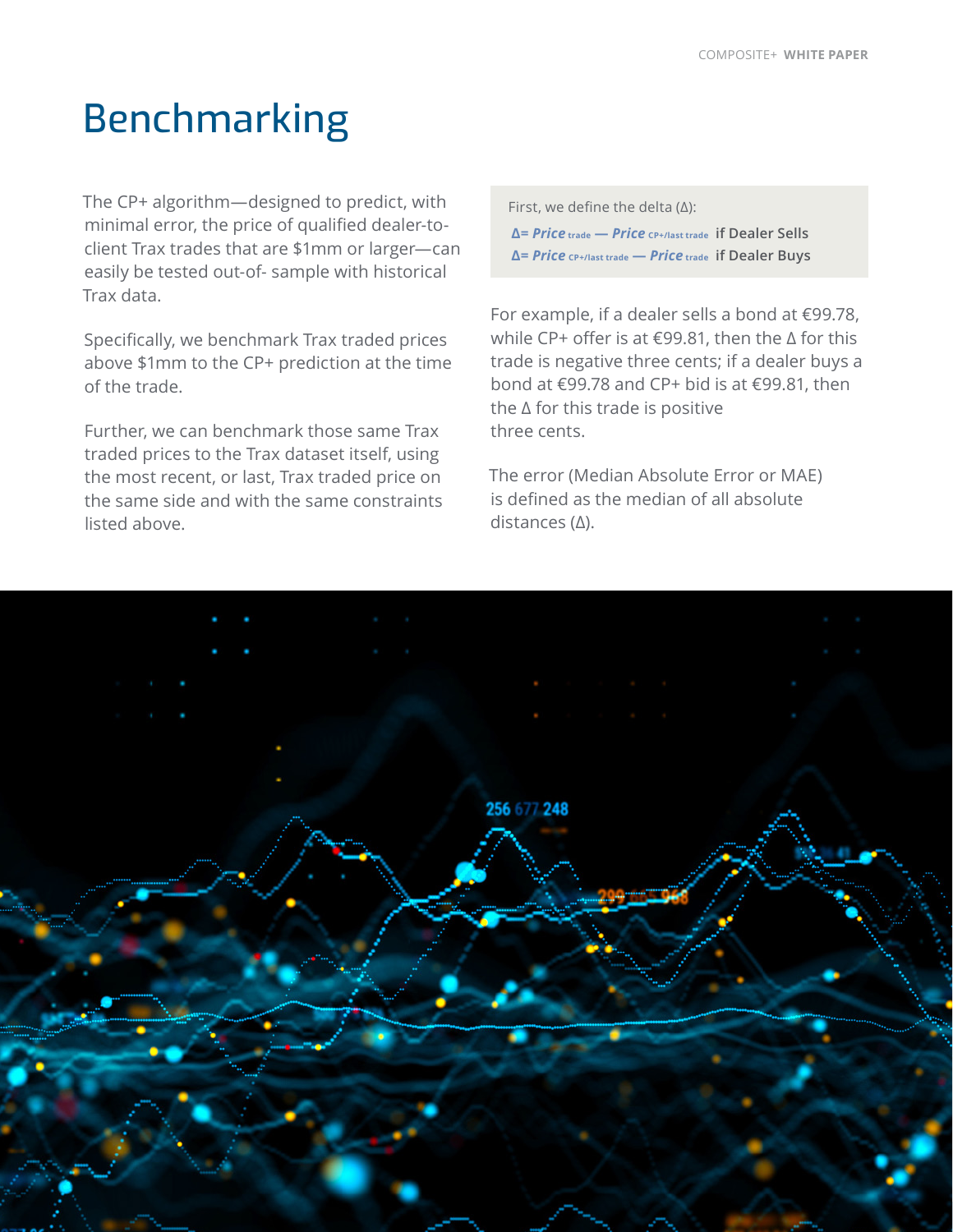### Benchmark performance

|                    |                       | <b>Trade Count</b> | Composite+<br><b>Median Absolute</b><br>Error (MAE, cents) | <b>Last Price</b><br><b>Median Absolute</b><br>Error (MAE, cents) |  |  |
|--------------------|-----------------------|--------------------|------------------------------------------------------------|-------------------------------------------------------------------|--|--|
| Currency           | Aggregate             |                    |                                                            |                                                                   |  |  |
| Euro               |                       | 52,833             | 2.25                                                       | 4.65                                                              |  |  |
| <b>Side</b>        |                       |                    |                                                            |                                                                   |  |  |
| Euro               | <b>Dealer Buy</b>     | 27,039             | 2.20                                                       | 4.50                                                              |  |  |
| Euro               | <b>Dealer Sell</b>    | 25,794             | 2.30                                                       | 4.80                                                              |  |  |
| <b>Size Bucket</b> |                       |                    |                                                            |                                                                   |  |  |
| Euro               | $$1-10mm$             | 31,833             | 2.50                                                       | 5.20                                                              |  |  |
| Euro               | $>$ \$10 $mm$         | 21,000             | 1.90                                                       | 3.80                                                              |  |  |
| <b>Country</b>     |                       |                    |                                                            |                                                                   |  |  |
| Euro               | Austria               | 572                | 3.30                                                       | 13.60                                                             |  |  |
| Euro               | Belgium               | 3,838              | 5.10                                                       | 13.00                                                             |  |  |
| Euro               | Finland               | 646                | 3.10                                                       | 12.00                                                             |  |  |
| Euro               | France                | 8,173              | 2.60                                                       | 7.00                                                              |  |  |
| Euro               | Germany               | 12,343             | 1.80                                                       | 3.80                                                              |  |  |
| Euro               | Greece                | 797                | 5.60                                                       | 10.00                                                             |  |  |
| Euro               | Ireland               | 386                | 2.50                                                       | 11.80                                                             |  |  |
| Euro               | Italy                 | 17,175             | 1.50                                                       | 2.40                                                              |  |  |
| Euro               | Luxembourg            | 250                | 3.70                                                       | 16.70                                                             |  |  |
| Euro               | Netherlands           | 1,440              | 2.30                                                       | 6.70                                                              |  |  |
| Euro               | Portugal              | 1,015              | 4.30                                                       | 8.30                                                              |  |  |
| Euro               | <b>Spain</b>          | 6,428              | 3.60                                                       | 6.00                                                              |  |  |
| <b>GBP</b>         | <b>United Kingdom</b> | 19,445             | 5.10                                                       | 13.20                                                             |  |  |
| <b>Swiss Franc</b> | Switzerland           | 250                | 5.20                                                       | 10.00                                                             |  |  |
| Norwegian Krone    | Norway                | 250                | 4.20                                                       | 16.50                                                             |  |  |
| Swedish Krona      | Sweden                | 250                | 4.60                                                       | 12.50                                                             |  |  |
| Danish Krone       | Denmark               | 250                | 5.70                                                       | 17.80                                                             |  |  |

February 2021 Data | Source: MarketAxess

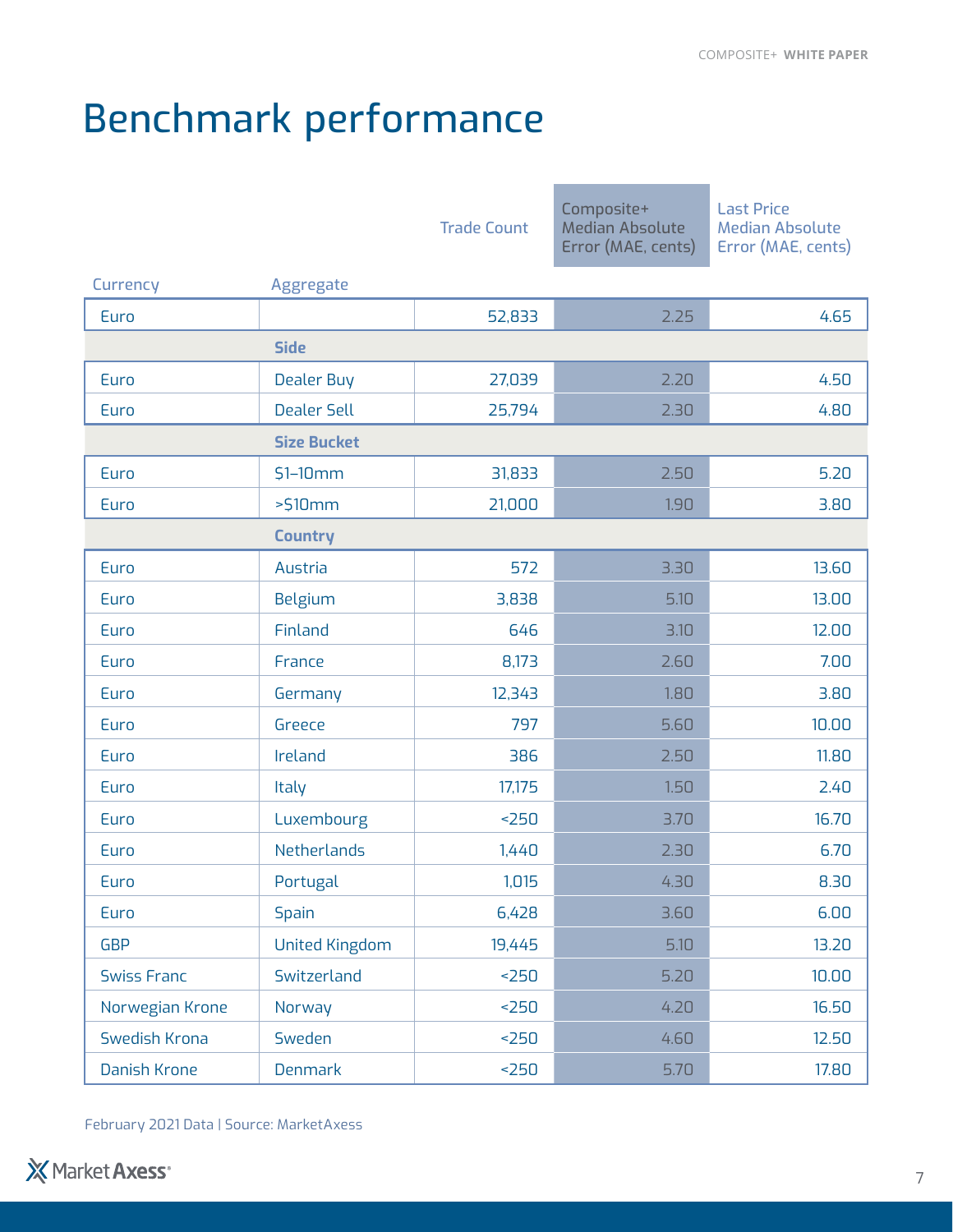#### Applications

#### Intraday bid-ask spread





The graph shows the hourly bid-ask spreads for Euro Denominated Government Bonds in February 2021 measured in EUR terms. We see that the hourly bid-ask decreases throughout the day as the trading information increases.

This is consistent with expectations. In early trading, there is little information available to the market, and by extension the CP+ model reflects that risk with wider bid-ask spreads. As the day goes by, more traded prices and RFQ responses come into play and we observe the bid-ask spreads tighten accordingly.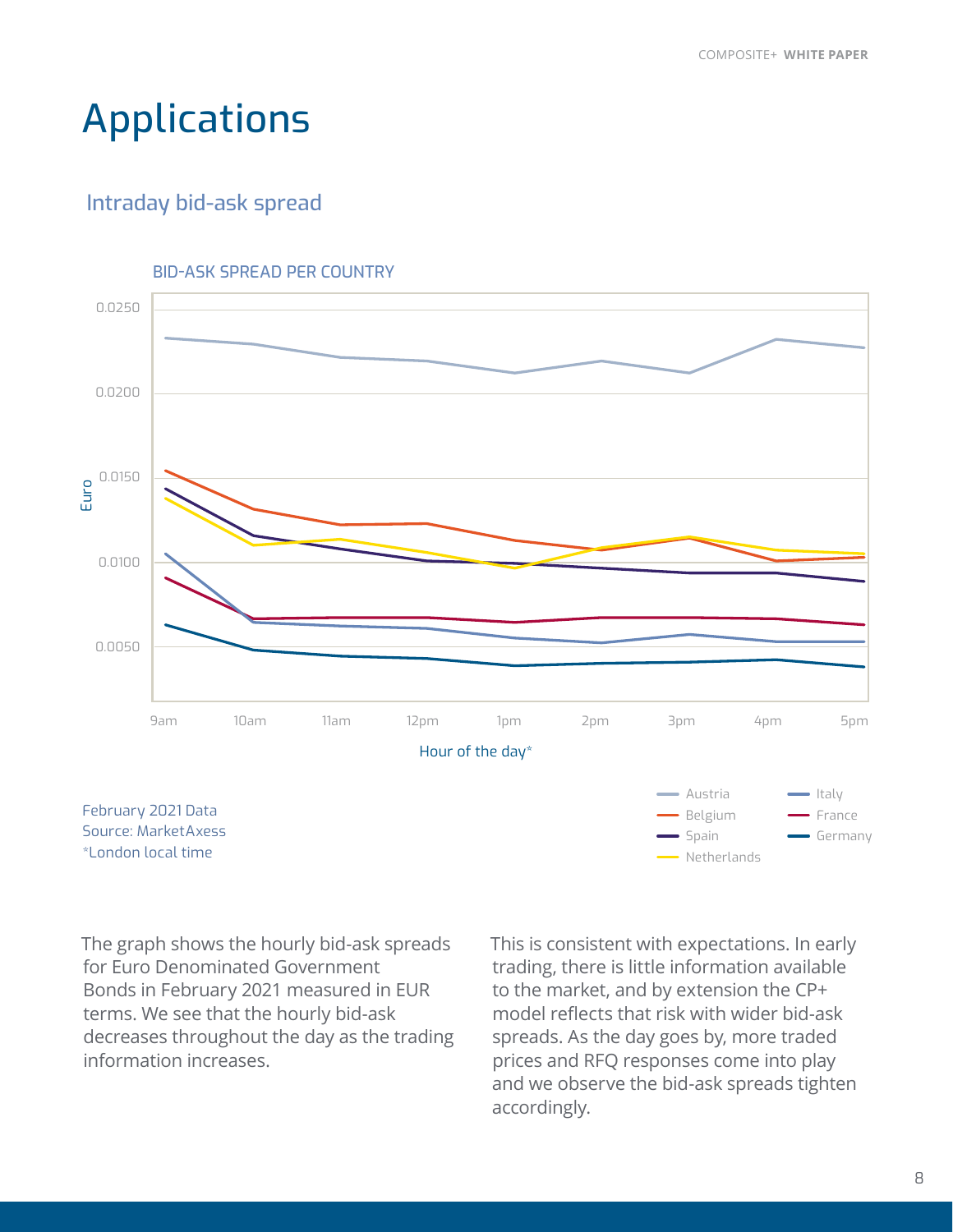#### Transaction cost analysis



TRADE PERFORMANCE VS COMPOSITE+

Source: MarketAxess

The graph shows the transaction cost for Euro Denominated Government Bonds (EUR) by size bucket. Transaction cost is the distance between the trade price and the CP+ price on the corresponding side. A negative value on the y-axis means that the trade was inside (more competitive than) CP+. A positive value means that it was outside (less competitive than) CP+. Each size bucket's value in the chart is the median of all observations. For example, if a dealer or liquidity maker sells a bond at €99.78, while CP+ Offer is at €99.81, then the dealer's transaction cost is negative three cents if a

dealer buys a bond at €99.78 and CP+ Bid is at €99.81, then the dealer's transaction cost is positive three cents.

The graph demonstrates that trades under \$1mm are priced wider than CP+ while trades above \$1mm are inline with CP+. This confirms the assumption that institutionalsized trades start at \$1mm and that calibrating the algorithm on these trades only, reduces the bias while including the maximum number of realized samples.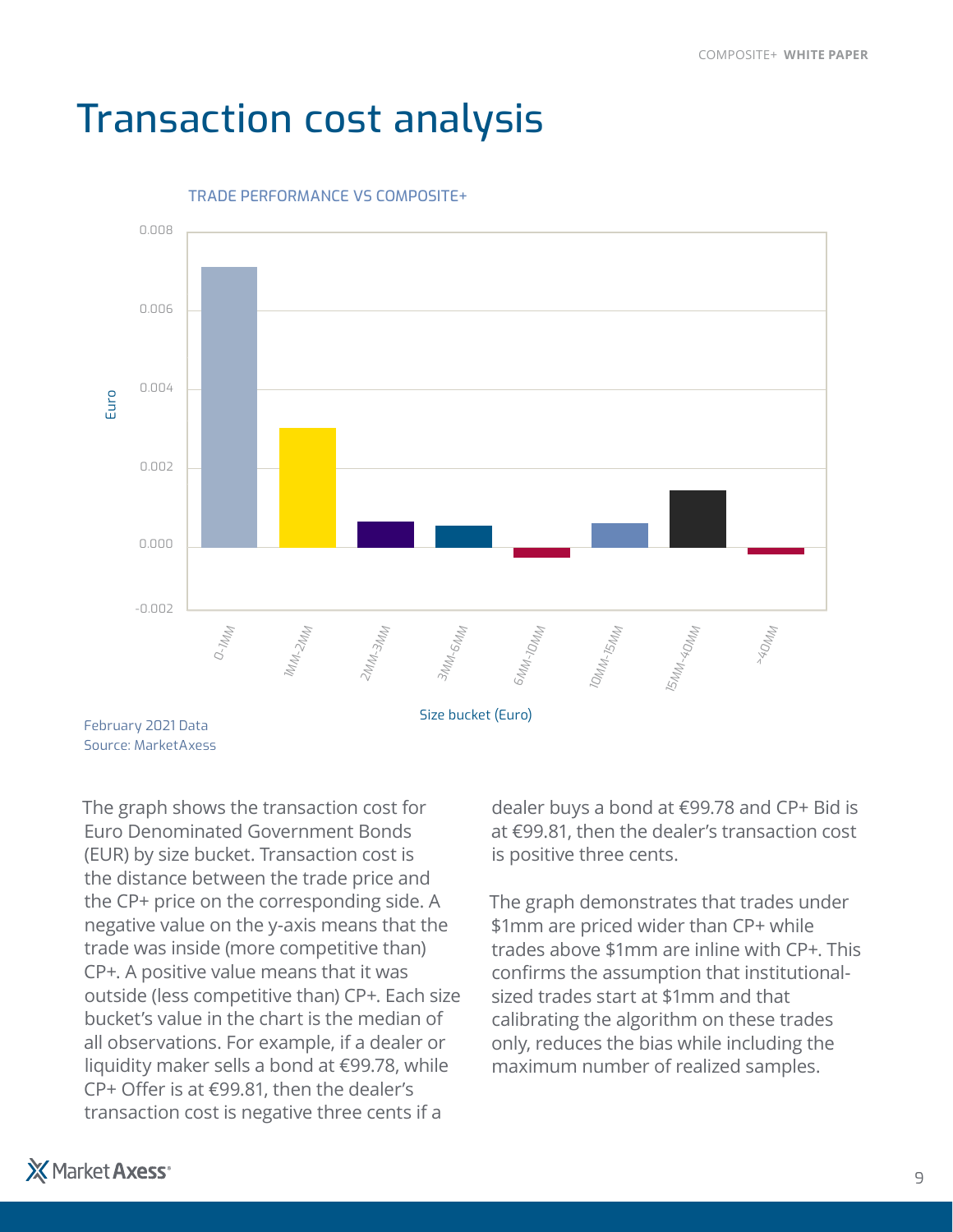### Price impact of Trax trade on Composite+(1)



CP+ Price Change After a Trax Print

February 2021 Data Source: MarketAxess

The graph above represents the movement of CP+ after a trade hits Trax. The x-axis is the distance between the Trax price and the CP+ price at the time of the trade (i.e., generated slightly before the trade occurred). On the y-axis lays the price impact, defined as the median difference between the CP+ 15 minutes after the trade and the CP+ at the time of the trade.

When a trade hits Trax and deviates from CP+ by Δ, the impact on CP+ is less than Δ. The algorithm still weighs the other features when adjusting its price. That's especially important since bonds don't trade continuously; therefore other data points are better at capturing price movement. In other words, even though the most recent Trax trade price is one of the most important features that CP+ uses, a single trade can't be the only source that sets the price of a bond. Every other meaningful data point, even those less proximate to the prediction, will have an influence on CP+.

Dealer Sell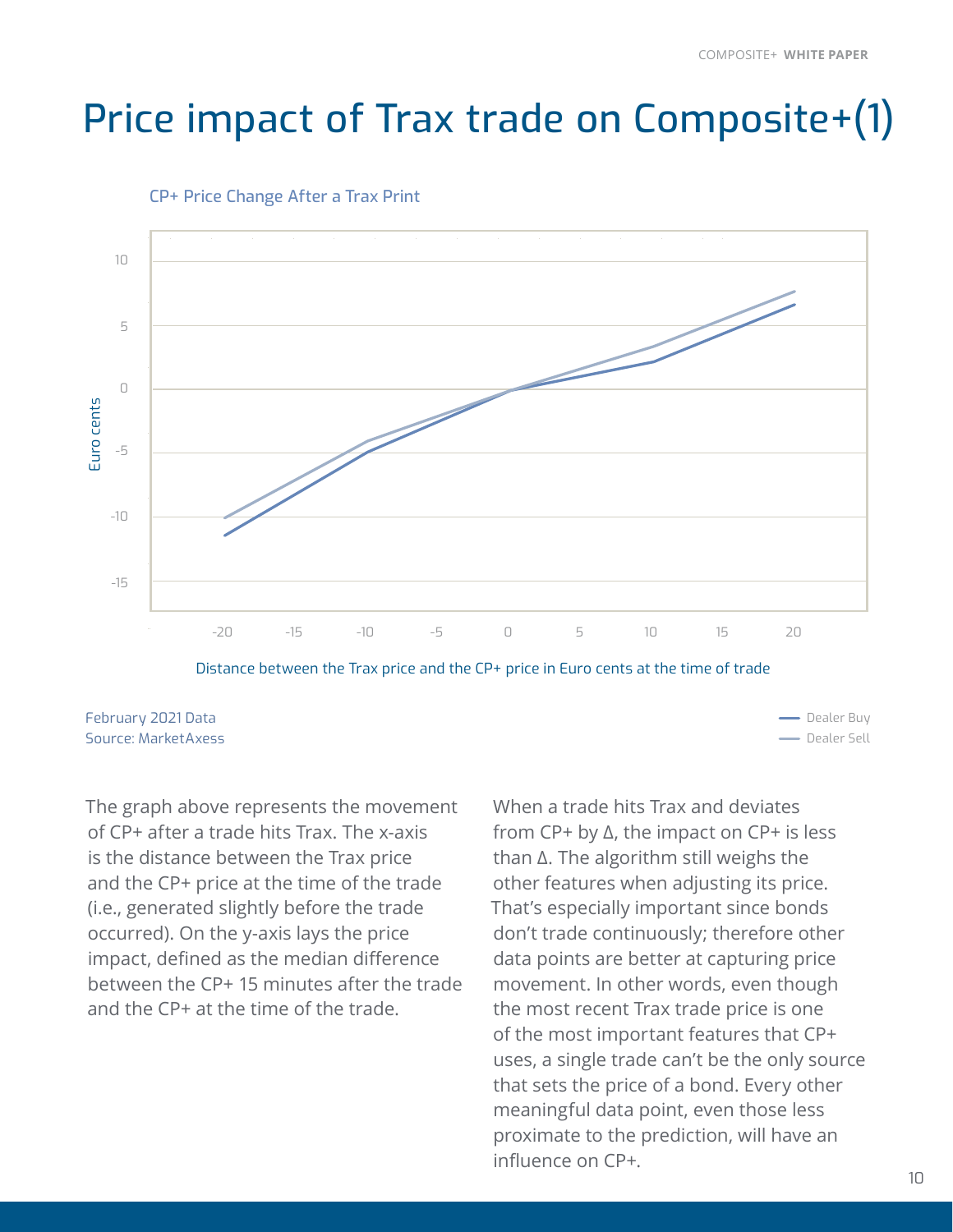### Price impact of Trax trade on Composite+(2)



#### Impact of Past Performance on Future Performance

February 2021 Data Source: MarketAxess

The graph above evaluates how optimal the CP+ price adjustment is after a Trax trade occurs. It uses the same x-axis as the previous graph, i.e., the distance between the Trax price and the CP+ price at the time of the trade. The y-axis shows the distance between the next Trax trade price on the same bond as the x-axis and the CP+ at the time of that next Trax trade. The quasiflat line shows that the CP+ error exhibits

almost no autocorrelation. Whether a Trax trade was very close to CP+ or not, CP+ adjusted optimally. It did not overreact, nor did it underreact. It was able to evaluate very precisely how much to adjust in each situation. The bar chart gives the reader context around distribution of CP+ error. More than 57% of trades happen at a price less than 2.5 cents away from CP+.

**-** Dealer Sell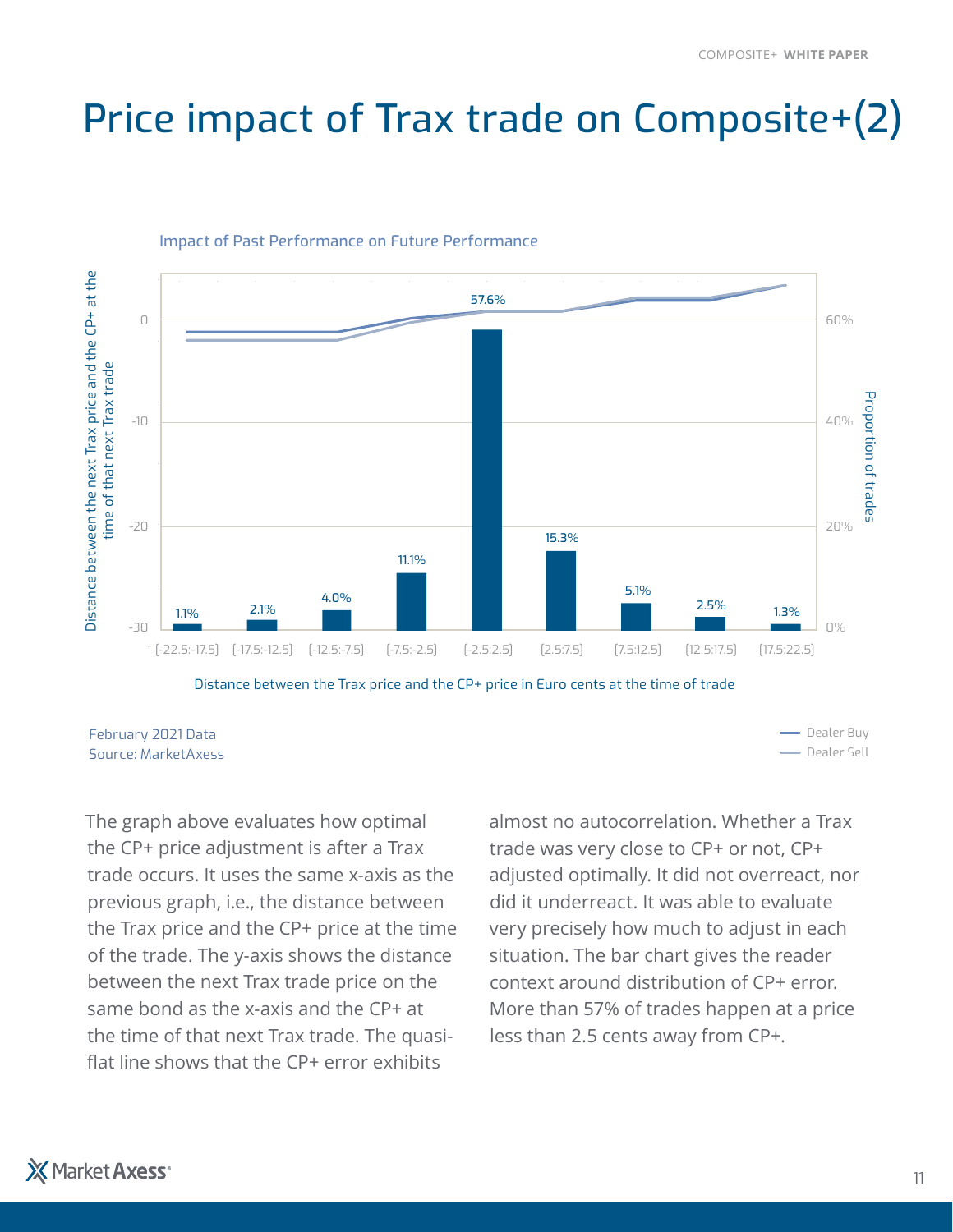# Conclusion

- By leveraging the latest AI techniques, CP+ functions to transform proprietary and public data points into an unbiased two-way reference price for more than 600 individual European Government Bonds.
- By aggregating a broad and diverse set of data sources, including Trax, it predicts subsequent trade levels with minimal error.
- CP+'s calibration on institutionally sized risk-based trades gives market participants a robust, precise, meaningful, and consistent price.

For more information, please contact research@marketaxess.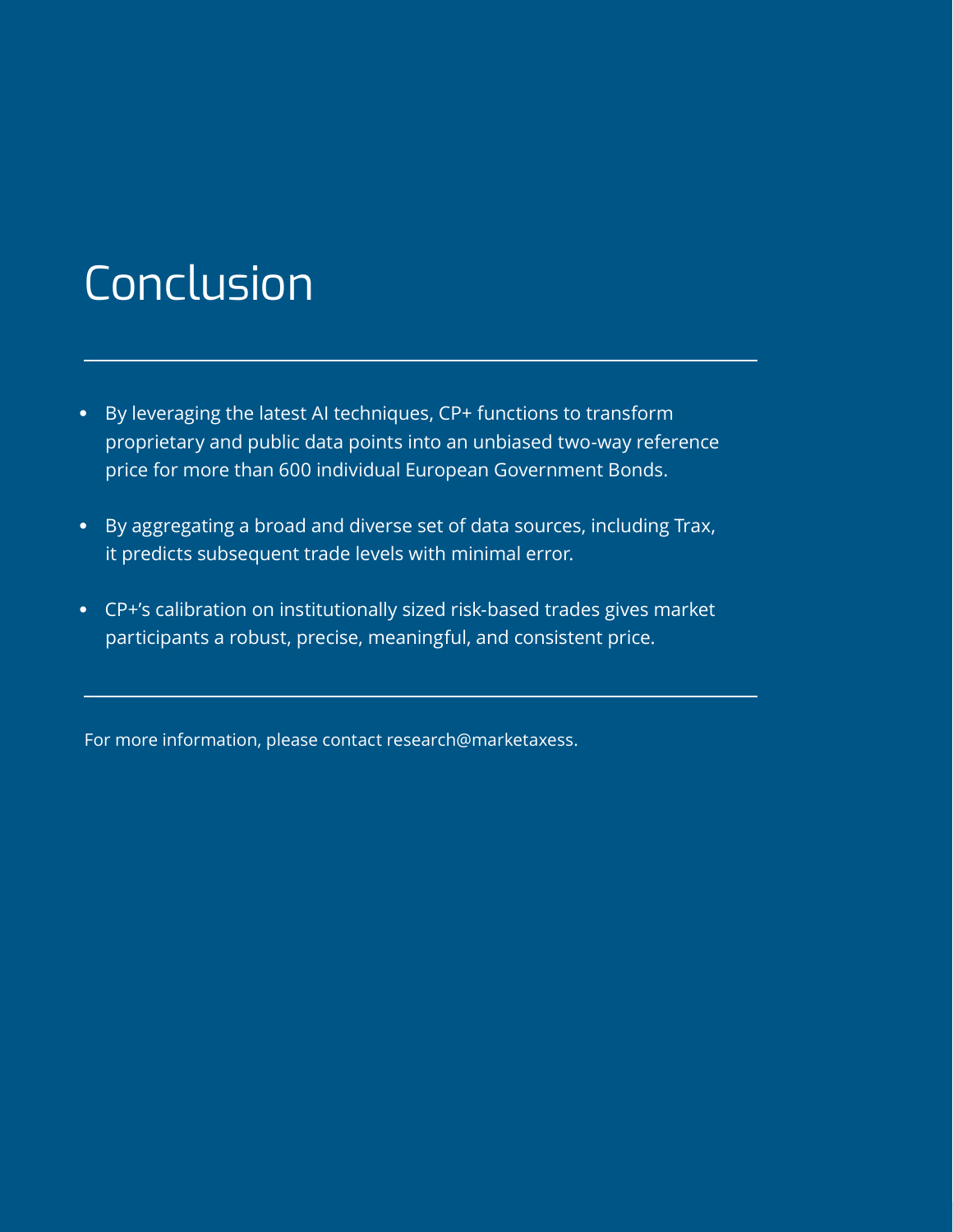